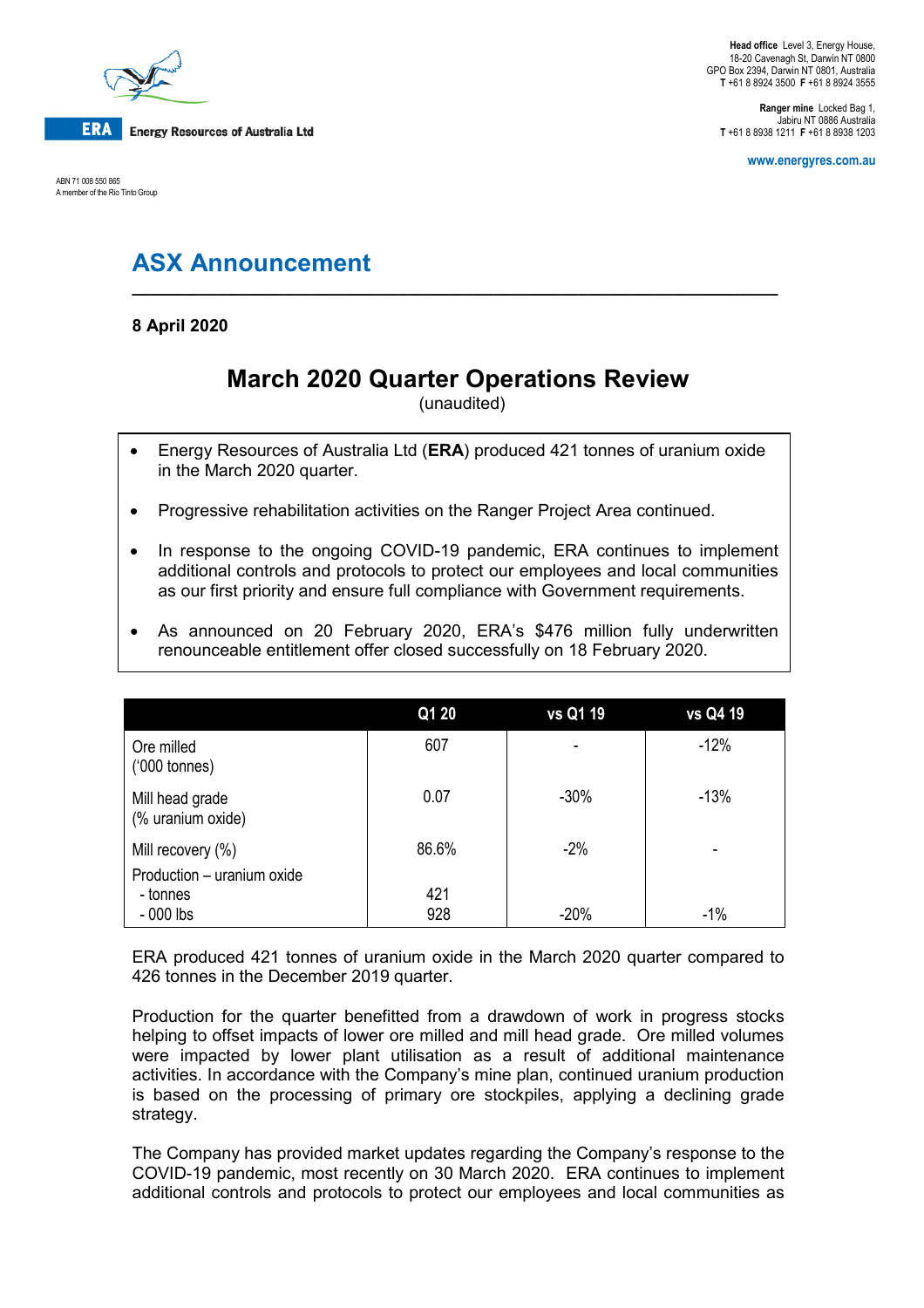

our first priority and ensure full compliance with Government requirements. At this point in time operations at Ranger are continuing, in accordance with all applicable COVID-19 requirements, with production guidance for 2020 remaining between 1,200 to 1,600 tonnes of uranium oxide.

ERA is monitoring all COVID-19 developments and will provide further updates to the extent there is any material impact on Ranger operations.

#### **FUNDING**

As announced on 20 February 2020, ERA's fully underwritten 6.13 for 1 pro rata renounceable entitlement offer of new fully paid shares to raise approximately \$476 million closed successfully on 18 February 2020. The proceeds, to be used primarily to fund ERA's statutory rehabilitation obligations for the Ranger Project Area, have been invested in short duration term deposits across a variety of Australian deposit taking institutions.

The process to confirm the amount ERA is required to provide to the Ranger Rehabilitation Trust Fund, as outlined to the market on 30 January 2020, completed during the quarter. Following a review process with the Commonwealth Government, the relevant Commonwealth Minister has confirmed a revised security amount of \$655 million.

ERA is currently arranging the revised security in accordance with the terms of its longstanding agreement with the Commonwealth Government. The Company is reviewing the optimal mix of cash in trust and bank guarantees to meet this security. This will likely result in a significant increase in Trust Fund cash held. The combination of existing cash held in the Trust Fund and funds raised under the entitlement offer will be used to cover the required security amount.

#### **RANGER REHABILITATION**

Progressive rehabilitation of the Ranger Project Area continued to focus on the dredges transferring tailings from the Tailings Storage Facility to Pit 3. In addition, the back fill of Pit 1 continues and is expected to be completed in the second half of 2020, at which time revegetation works will commence.

### **EXPLORATION AND EVALUATION**

No evaluation or exploration expenditure was incurred for the March 2020 quarter, in line with the December 2019 quarter.

The Ranger 3 Deeps Exploration Decline remains under care and maintenance.

This announcement is authorised by the Disclosure Committee.